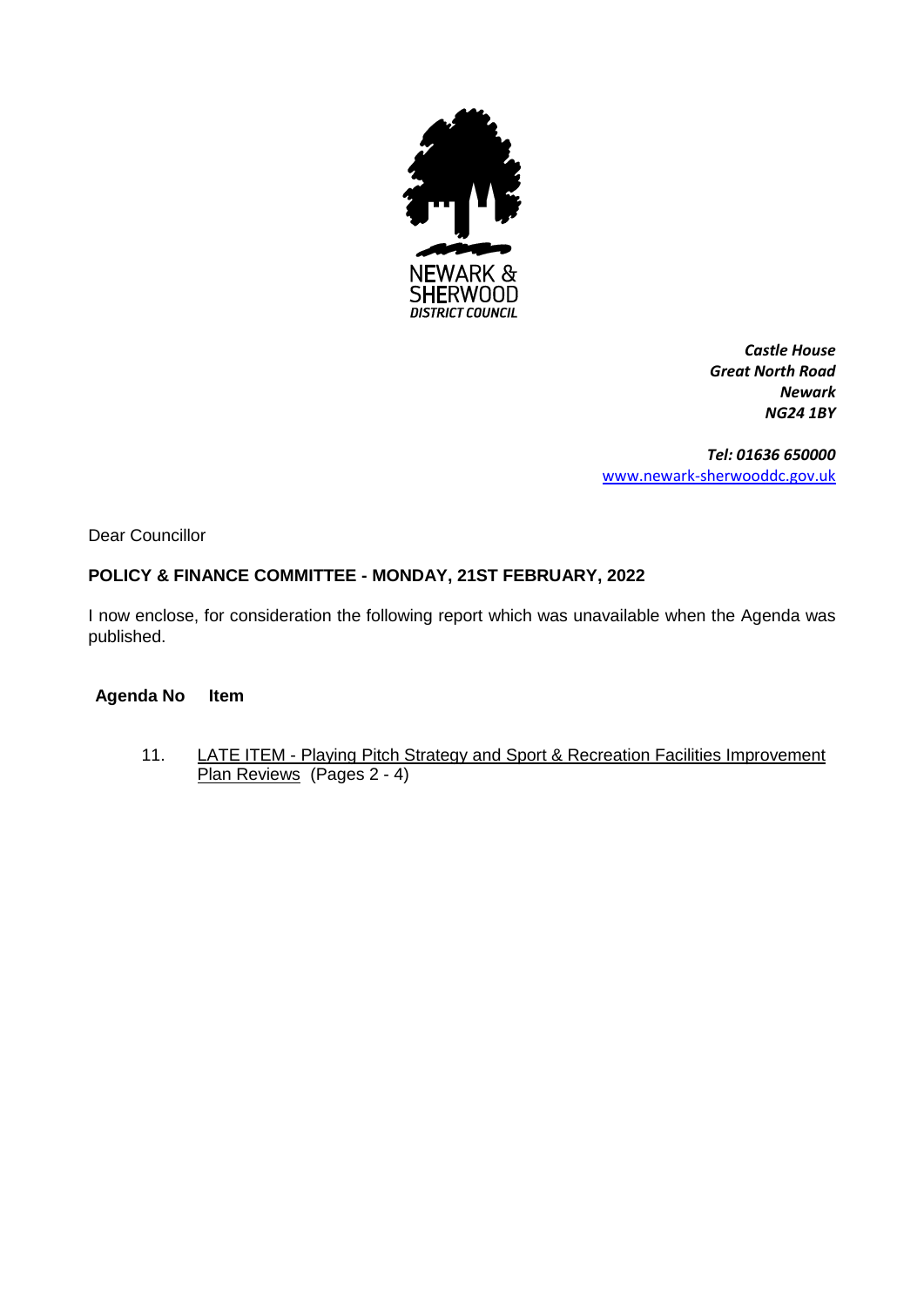#### **POLICY & FINANCE COMMITTEE 21 FEBRUARY 2022**

In accordance with Section  $100(B)(4)(b)$  of the Local Government Act 1972, the Chairman has agreed to take this item as a late item of business in order to ensure that the proposed budget provision of £25,000 be included within the Revenue Budget proposals for 2022/23.

# **PLAYING PITCH STRATEGY AND SPORT & RECREATION FACILITIES IMPROVEMENT PLAN REVIEWS**

# **1.0 Purpose of Report**

1.1 To secure Committee approval to appoint external consultants to deliver an updated Playing Pitch Strategy and Sport & Recreation Facilities Improvement Plan through the Sport England Active Environment Framework in order to ensure that the Council has up to date strategy documents.

#### **2.0 Background Information**

- 2.1 The current Playing Pitch Strategy (PPS) and Sport & Recreation Facilities Improvement Plan (S&RFIP) were last reviewed and refreshed in 2017 and 2019 respectively and due to changes to the current sport and leisure landscape in the local area over the last 5 years the strategies are no longer considered to be current in accordance with Sport England advice and guidance. Therefore, it is timely that both documents be reviewed in accordance with the recently refreshed and published Sport England - Active Environments Framework.
- 2.2 Sport England believe that providing the right facilities in the right place is central to helping people take part in sport and activity and such strategy documents should be designed to give a clear understanding of what is required in an area.
- 2.3 The review and refresh of such strategy documents provides a sound basis on which to develop policy and make informed decisions for sports development and investment in facilities. In addition they provide a clear and robust assessment to help develop and apply local planning policy. As a result, this approach will assist the District Council with meeting the requirements of the [National Planning Policy Framework.](https://www.gov.uk/government/publications/national-planning-policy-framework--2) Furthermore, refreshing the PPS and S&RFIP and aligning it with the Council's Open Space Strategy and other relevant strategies and development plans will provide a clear and strategic approach to future sports provision and investment across the District and the evidence base to support bids for external funding.
- 2.4 The preferred approach will be to procure an approved consultant for the PPS through the Lot B - Assessment of Need Framework which contains 7 consultancy companies that have all met the Sport England's Quality Assurance Assessment Framework and have the skills and experience to deliver the required strategy documents using the latest approved Methodology. The S&RFIP will be refreshed in-house with consultants producing Facilities Planning Model reports (FPM's) for swimming pools and sports halls which form the main focus of the strategy in respect of indoor leisure facilities. These reports can be commissioned through OHR Consultants who are Sport England's current approved provider to undertake such work. The FPM reports are generated from the 'Active Places' database which is Sport England's national register of sports facilities and was utilised to secure Sport England's capital contribution to the Dukeries swimming pool project. Agenda Item 11<br>Act 1972, the Chairman has<br>re that the proposed budget<br>sfor 2022/23.<br>**PROVEMENT PLAN REVIEWS**<br>tants to deliver an updated<br>provement Plan through the<br>are that the Council has up to<br>ation Facilities Improvemen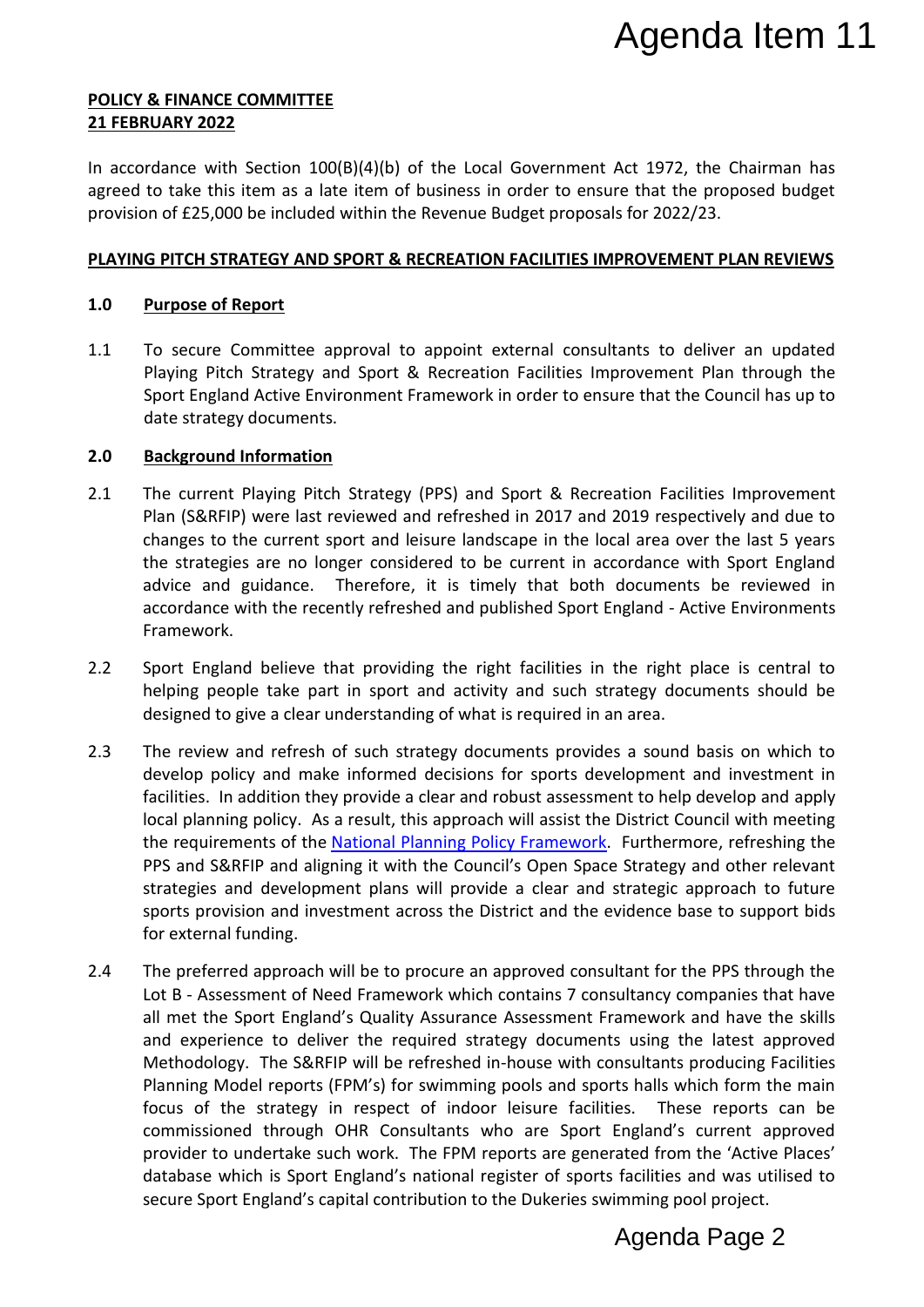2.5 Both strategy documents highlighted above are included in the approved Health Improvement & Community Relations Business Plan 2022 - 2023 therefore progress is required to deliver on this specific objective and a budget secured to appoint appropriate consultants. In this respect it is anticipated that the full review of the PPS will cost in the region of £22K and the productions of FPM's to support the refresh of the S&RFIP would be in the region of £3K therefore a budget of £25K would be considered appropriate in order to complete the work proposed.

# **3.0 Proposals**

- 3.1 To appoint external consultants to deliver an updated Playing Pitch Strategy and Sport and Recreation Facilities Improvement Plan through Sport England's - Active Environment Framework in order to ensure that the Council has up to date strategy documents for indoor and outdoor sports provision across the District.
- 3.2 To agree a budget of £25K to commission consultants to develop the strategies in association with the Council's project team.

# **4.0 Equalities Implications**

4.1 There are no adverse equalities implications in relation to this report. The review and rewrite of the two strategy documents will ensure that the District Council has up to date information to help inform decisions about the provision of indoor and outdoor sport facilities and pitches to ensure a suitable level of provision is available across the District in accordance with national and local standards as relevant.

# **5.0 Digital Implications**

5.1 There are no adverse digital implications with this proposal.

# **6.0 Financial Implications (FIN21-22/2364)**

6.1 The £25,000 budget provision as outlined in this report has not been included within the Revenue Budget report elsewhere on this agenda. Therefore, should the recommendation below be approved, this would need to be added to the revenue budget to be approved by Council on 8 March 2022 as a one off contribution. The impact of this would also then need to be borne within the Medium Term Financial Plan to be approved at Council on the 8 March, also elsewhere on this agenda.

# **7.0 Community Plan – Alignment to Objectives**

7.1 Having access to up to date and accurate information about the provision of accessible sports pitches and recreational facilities in the district will support the Council's Community Plan objective of 'improving the health and wellbeing of local residents' and will enable the Council to consider and plan for future demand for such facilities.

# **8.0 RECOMMENDATIONS that:**

**(a) the Playing Pitch Strategy and Sport & Recreation Facilities Improvement Plans be reviewed and refreshed; and**